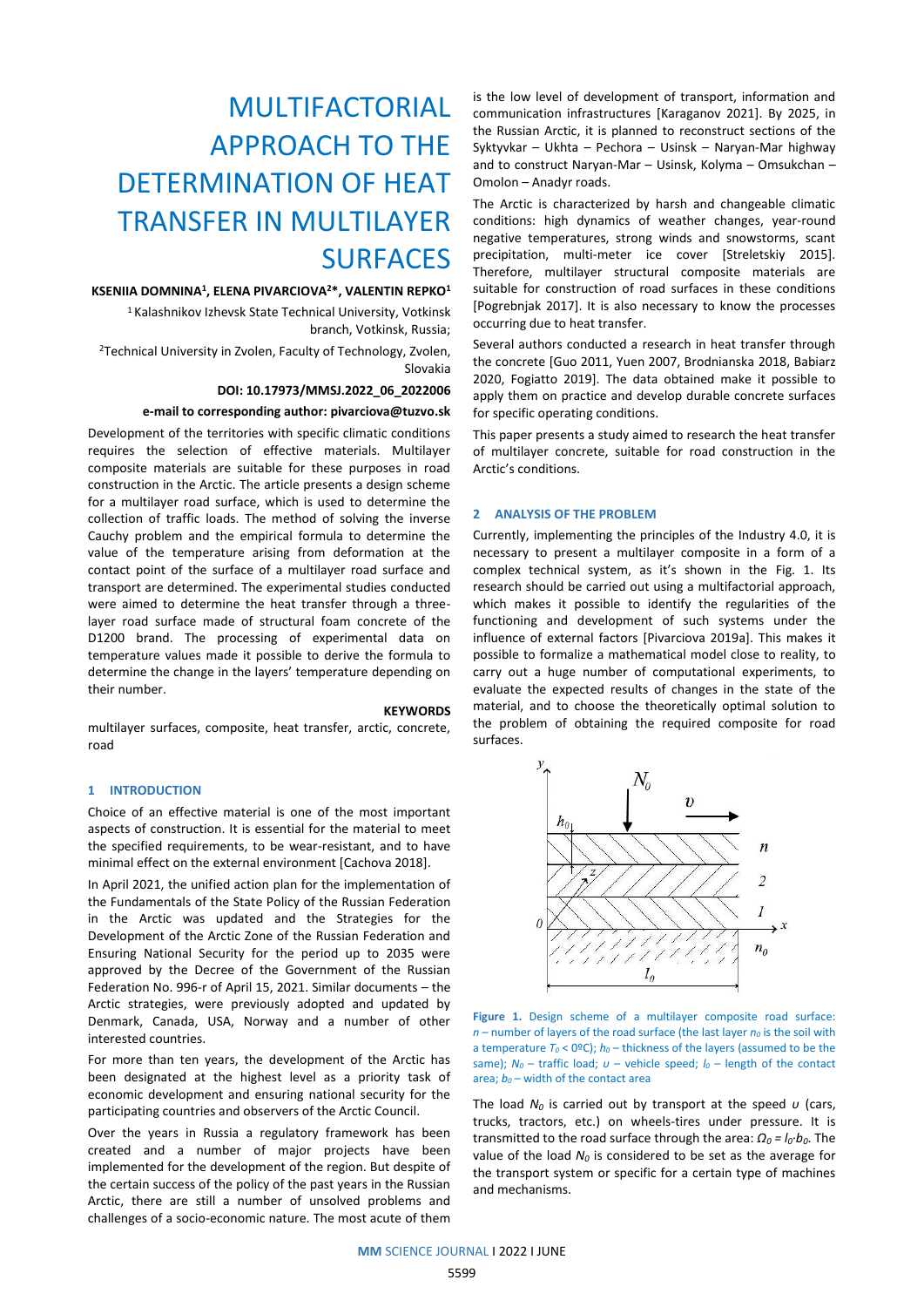During functioning in the complex systems, such as multilayer composite road surface, the state, structure and main indicators are changing. In addition, the specificity of the implementation of the results of the operation of such systems is dependent and changes during operation due to changes in environmental conditions, requirements of industrial production, science and the market, as well as places of application of the final product. These transformations often take place suddenly, but not in a regular and planned way.

For responsible complex systems, the way out is as follows: when taking into account the influencing factors, it is necessary to know their possible connection, i.e. mutual influence in certain situations. Identification and assessment of the interaction of factors are decisive for obtaining multivariate mathematical models, and the construction of these relationships as functions is the main task of obtaining a highquality composite material [Bazhenov 2012].

Under the action of the load *N0*, elastic deformation (compression) of layer *n* occurs on the site *Ω0*. For layers 1 and 2 the same load is insignificant, since it is already distributed over the full area of the layers. The strain rate at the site *Ω<sup>0</sup>* is determined experimentally, but it is obvious that this speed will be less than the speed of sound:

$$
U_s = \sqrt{\frac{E_m}{\rho_m}},\tag{1}
$$

where  $E_m$  and  $\rho_m$  are the elastic modulus and density of the layer material, respectively.

The situation with the deformation energy of the layers is similar. The energy expended on the deformation can be determined as:

$$
E_{def} = \Delta h_0 \cdot N_0 \cdot t_{load},\tag{2}
$$

where  $\Delta h_0 = v_{def} \cdot t_{load}$  – depth (amount) of the deformation;

υ 0 *l t load* – load time; *υdef* – strain propagation rate.

This energy is spent on overcoming the compression resistance and heating of the layer material.

Assume that overcoming the compressive resistance (i.e. overcoming internal friction) also turns into heat. Then the entire deformation energy *Edef* can be taken as thermal energy applied to the layer *n*. We suppose that the maximum deformation of the layer occurs in the first seconds. The deformation is transmitted to the surface of the multilayer material through a small area of contact of the transport wheels with the surface of the layer. For subsequent layers, the deformation extends to their entire area. Then we determine the initial heating temperature of the material of the layer *n* at the contact surface point from the value of thermal energy. This will be the moving heat source. To determine its parameters, we take the source as an unbounded plate and solve the Fourier problem with constraints. We determine the temperature on the surface of the base-layer *n<sup>0</sup>* by the maximum heating temperature, the thermal conductivity of the layer material and its known characteristics as time, area of action of the load and initial temperature. And, if this temperature is higher than the melting temperature of the base-layer material *n<sup>0</sup>* (i.e., water trapped in permafrost soil), then it is possible to determine the amount of thawed water and the subsequent time of its freezing. According to this time, the permissible intensity *q* of the vehicle on this roadway is determined:

$$
q = \frac{E_{def} + E_{heat}}{\Omega_0}.
$$
 (3)

The initial Fourier heat equation has the form [Liu 1990]:

$$
\frac{\partial \theta}{\partial T} = \alpha \cdot \nabla^2 \theta,\tag{4}
$$

where 
$$
\nabla^2 = \left(\frac{\partial^2}{\partial x^2} + \frac{\partial^2}{\partial y^2} + \frac{\partial^2}{\partial z^2}\right) - \text{ Laplace operator; } \alpha = \frac{\lambda}{C \cdot \rho} -
$$

coefficient of thermal diffusivity;  $\lambda = \lambda_0 \left[ 1 + A_T (\theta - \theta_0) \right]$ ;  $\lambda_0$  – coefficient of thermal conductivity of the layer material at the temperature  $θ$ <sub>0</sub>,  $°C$ ;  $A<sub>T</sub>$  – temperature coefficient determined from tables [Nashchokin 1975]; *С* – mass heat capacity; *ρ* – layer material density.

The differential equation of thermal conductivity (4) allows us to determine the temperature depending on time and coordinates at any point of the heating surface. To solve the problem, it is necessary to take into account the initial and boundary conditions [Repko 2005, Lu 2015]:

- the initial condition  $\theta(x, y, z, T_n) = \theta_0$  is specified as the temperature distribution inside the investigated area on the layer surface at the initial moment of time  $T_i = 0$ ;

- Newton's boundary conditions specify heat transfer at the boundary of the layer surface with the environment:

$$
q = \alpha_0 \big( \theta_0 - \theta_{amb} \big), \tag{5}
$$

where  $α<sub>0</sub>$  – heat transfer coefficient of the layer material;  $θ<sub>0</sub>$  – temperature at the surface of the layer; θ*amb* – ambient temperature.

Parameters in the conditions (4)-(5) depend on time *Т*. In this case, we solve the one-dimensional Fourier heat conduction problem. This is a fairly close to real model of the deformation process of multilayer materials. When the source moves infinitely long, then the maximum value of the field temperature is determined by the formula:

$$
\theta = \frac{2q\alpha}{\pi\lambda v} \int_{z-H}^{z+H} \exp(-\xi) \cdot K_0 \left(\sqrt{X^2 + \xi^2}\right) d\xi,
$$
 (6)

where  $\xi = \frac{v(z - z_i)}{2\alpha}$ ;  $X = \frac{v \cdot x}{2\alpha}$ ;  $Z = \frac{v \cdot z}{2\alpha}$ ;  $H = \frac{v \cdot h}{2\alpha}$ ; υ  $\alpha$ υ  $\alpha$ υ  $\alpha$  $\zeta = \frac{v(z-z_i)}{z_i}$ ;  $X = \frac{v \cdot x}{z_i}$ ;  $Z = \frac{v \cdot z}{z_i}$ ;  $H = \frac{v \cdot h}{z_i}$ ;  $v$  – the speed of movement of the heat source, i.e. vehicle speed;  $(m_{\delta}) = \int_{0}^{\infty}$  $\overline{\phantom{a}}$ Ľ ıI  $\vert$ L  $\mathbf{r}$  $\vert$ Л  $\lambda$ L L  $=\int_{0}^{\infty} \frac{dg_{\delta}}{g} \exp\left[-\int m_{\delta}^{2} g_{\delta}^{2} + \right]$  $\binom{1}{0}(m_{\delta}) = \int_{0}^{1} \frac{d g_{\delta}}{g_{\delta}} \exp\left[-\left(m_{g}^{2} g_{\delta}^{2} + \frac{1}{4 g_{\delta}^{2}}\right)\right]$  $\left|\frac{\mathcal{E}_{\delta}}{\delta}\exp\right|-\left(m_g^2g_\delta^2+\frac{1}{4g_\delta^2}\right)$  $K_0(m_{\delta}) = \int_0^{\infty} \frac{dg_{\delta}}{g_{\delta}} \exp\left[-\left(m_g^2 g_{\delta}^2 + \frac{1}{4g_{\delta}^2}\right)\right]$  = integral representation of

the modified zero-order Bessel function of the second kind;

$$
g_{\delta} = \xi \frac{4\alpha^2}{v^2 r^2}
$$
;  $m_{\delta} = \frac{v \cdot r}{2\alpha}$ ;  $r^2 = (x - x_i)^2 + (y - y_i)^2 + (z - z_i)^2$ ;

*(x, y, z)* – coordinates of the points of the deformation area; *(xi, yi, zi)* – coordinates of the points of instant heat release *q*.

This approach in constructing the direct Cauchy problem was used in the thesis [Repko 2005] to determine the heating of the part from the heat generated during grinding. It is known and widespread for solving problems in the field of mechanical engineering [Kalinin 1990, Sipailov 1978]. We used the equation (6), assuming that the heating value is known, thereby turning the direct Cauchy problem into the inverse, but applied to road construction structures.

The initial temperatures θ*<sup>0</sup>* must be determined on all layers of the road surface, ending with the lower one directly touching the ground. The heat flux is partially reflected from each facet, thereby reducing the flux density. And, if the thermal conductivity of the layers is considered constant, due to the reflection and absorption of heat, the heating of the upper layer increases, as much as the heat capacity allows it. This occurs until the temperature at all points of the layer material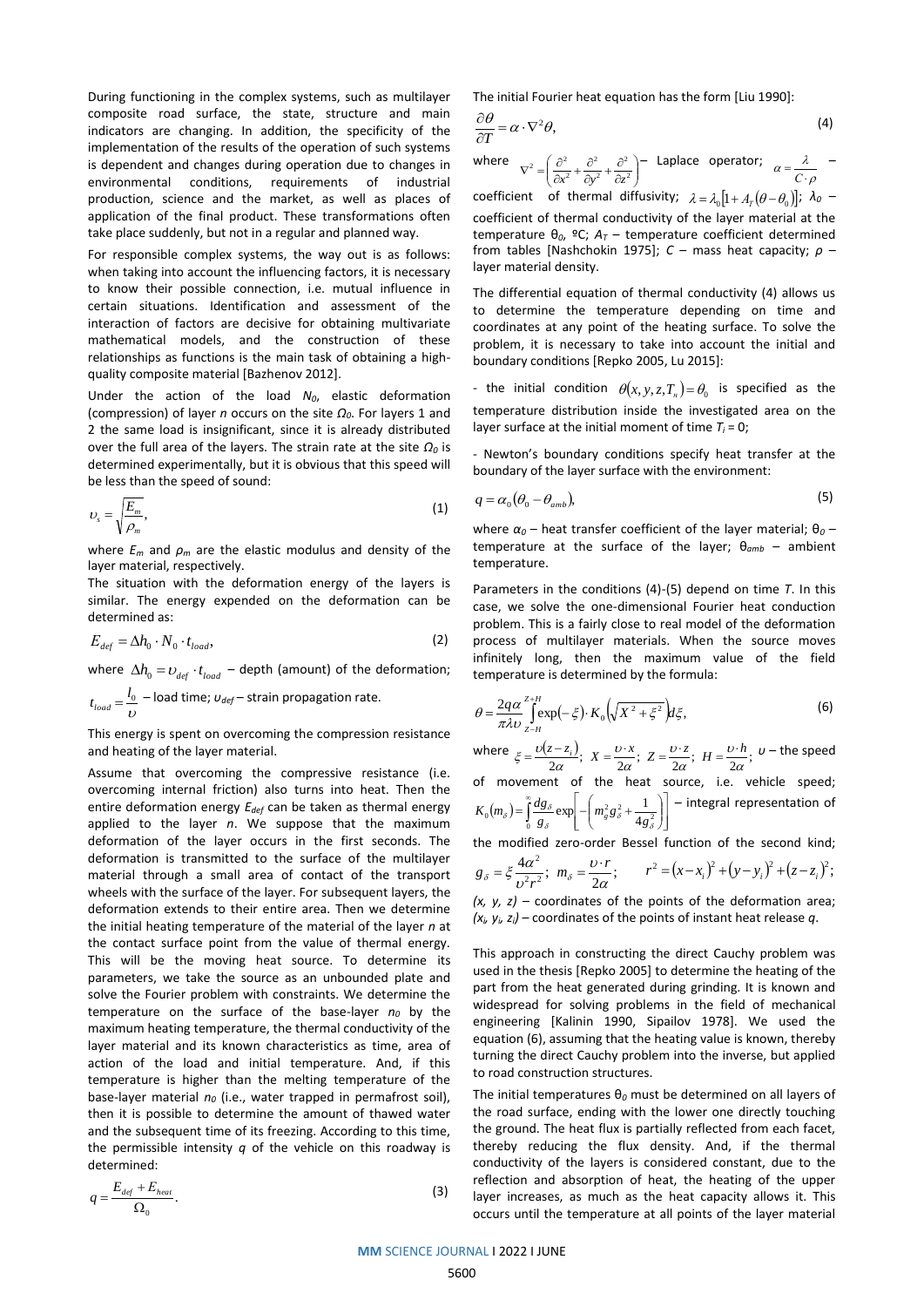is equal to the heating temperature. This is beneficial for road surfaces in the Arctic, because it takes longer for all layers to warm up. By changing the intensity of traffic, it is possible to regulate the heat transfer between the layers so that the heating will not reach the ground, and cooling to the ambient temperature will begin during a break in traffic.

The law of surface temperature variation can be found experimentally. To do this, it is necessary to select the points of the layer *n*, measure their temperature, and formalize the curve in the form of a power polynomial, by the solution of which it is possible to find the temperatures and thermal conductivity of the entire multilayer coating. This final temperature will be the maximum for the task at hand. Then, we can calculate any parameter from the equation (6) by temperature. This will be the inverse Fourier problem.

The solution of this problem is possible using the method of targeted enumeration, which is a special case of lexicographic optimization. It assumes that some heating factors are known or set. In the direct problem, the search for unknown extrema of these factors is a priority. The solution of the inverse problem will not be the only one, but it determines the range of acceptable values.

#### **3 MATERIALS AND METHODS**

To conduct experimental studies, models of elements of a three-layer road surface made of structural foam concrete of the brand D1200 were designed and manufactured  $(\lambda = 0.35)$ *W/m·К*) [Pivarciova 2019b] with dimensions 100×100×25 *mm* of a layer. Thermocouples were installed in micro gaps between layers.

The number of experiments was calculated according to the theory of experiment planning, proceeding from obtaining the required accuracy of statistical data values.

An experimental equipment (Fig. 2) was used to obtain experimental data.



**Figure 2.** Scheme of the experimental equipment: 1 – connection module; 2 – multilayer prototypes; 3 – layer temperature meters TRM-200; 4 – controller-monitor КМС-F1

The experimental equipment is a stand with test samples with thermocouples attached to them. A heating element is located at the base of the equipment. An electric heater (*t* = 130 ºС) is placed on the side of the inner surface of the samples. It provides heating for specific periods of time.

The temperature of the surfaces of the tested samples is measured by thermocouples in micro-gaps between the layers using TRM-200 meters, which show the temperature of the upper and lower parts of each layer of the test sample. The amount of heat transferred from the heater to the samples, i.e. the heat flux, is recorded by the monitor controller КМС-F1. The equipment is also provided with a connection module and automation to control the process parameters.

#### **4 RESULTS AND DISCUSSION**

The results of experimental studies are presented in Fig. 3. The temperatures of the lower and upper surfaces of the sample layers were recorded every 30 seconds for 20 minutes. The processing of these data made it possible to determine the nature of the heating of the layers.



**Figure 3.** The results of experimental studies in the form of a graph of the temperature distribution over the layers in time

As it is shown in graph in Fig. 3, a stable surface temperature of the Layer3 top was reached already after 12 minutes. At the Layer3-Layer2 interface, this took effect only after 16 minutes, while the temperatures at the Layer2-Layer1 interface and at the Layer1 bot temperature layer remained low, and slowly rising. This means that the observed layers provide sufficient thermal resistance to heating.

In Fig. 4 the courses of temperature changes in individual layers are shown.



**Figure 4.** The courses of temperatures changes in individual layers

The individual temperature curves in the layers in Figure 4 show an interesting phenomenon of abrupt changes of measured temperatures at interfaces of individual layers. This is due to several factors. For example, a big impact in this has the fact that the individual layers of the subsoil are not perfectly connected, and a thin layer is formed at their interface. This hinders the heat spreading process significantly. The continuity of heat conduction through the individual layers is interrupted. The resulting differences may be partly due to the inaccurate placement of temperature sensors on the surface of the tested layers.

Comparing the values of temperature indicators on different layers of foam concrete, we constructed a curve of temperature changes in the road surface depending on the number of layers (Fig. 5).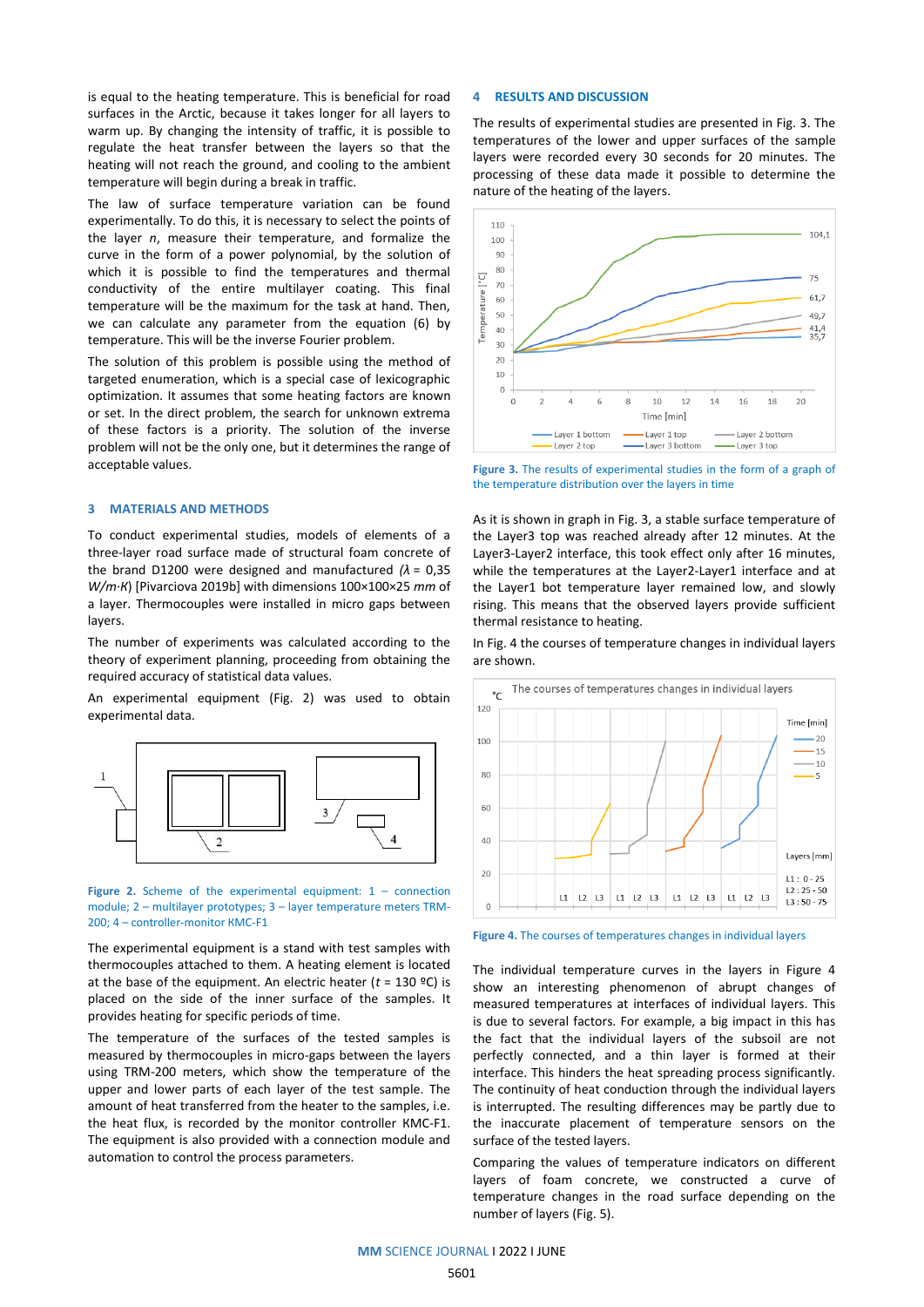

**Figure 5.** Temperature curve graph on the outer surface of the layers

After evaluation of the measured temperatures of surfaces of the samples at the end of the 20 minutes' experiment, a temperature curve graph was evaluated to determine representative values. This shows the exponential course of temperature decrease from the point of heat load to the last layer. To analytically express this dependence, calculation was done by:

$$
t = a.\exp(b.n) \tag{7}
$$

where *t* – expected heating temperature, °С; *n* – number of layers of foam concrete necessary for temperature measurement; *a*, *b* – constants.

For specific experimental results, the values of the constants were determined:

*a* = 144.04;

 $b = -0.362$ .

The thickness of the surface in 5 layers is accepted conditionally as the most common in road construction.

The exact graph of the equation (7) shows the bends and changes in the points of abutment of the layers to each other.

The empirical dependence (7) includes approximate data on calculating the number of layers in dependence on temperatures occurring on the surface. Both equations (6)-(7) need to be clarified in practice. In particular, the formula (6) is in the field of road construction.

In the future, it is necessary to determine experimental studies to determine the values of thermal contact resistance between the individual layers depending on time. It also is necessary to conduct a study of transient processes during heat transfer between layers. This will also lead to an expansion of the range of composite materials used.

#### **5 CONCLUSION**

Reconstruction of highway sections is planned in the Russian Arctic by 2025. In these purposes multilayer structural composite materials can be used. Therefore, it is necessary to know the processes arising from heat transfer [Janacova 2013] and developing new materials [Sviatskii 2019].

The demand for multilayer composite materials in the Arctic is due to the harsh climatic conditions and increased requirements for the quality of road surfaces in high latitudes. But with all the advantages, such as excellent physical and mechanical characteristics, low thermal conductivity, high chemical and corrosion resistance, etc., the applicability of multilayer composites in Arctic road construction is still questionable.

The article defines a method for solving the inverse Cauchy problem and builds an empirical formula for determining the value of the temperature that occurs during deformation at the contact point of the surface of a multilayer road surface and transport. This is a mathematical interpretation of the process of heat transfer through the road surface, which is presented in the form of a non-stationary Fourier problem. The solution of the problem is sought by the method of multifactorial lexicographic optimization taking into account the temperatures arising in the layers and is easily possible with the use of a computer. This allows to determine the optimal number of surface layers, their thickness and material. In the future the described method may contribute to improving the efficiency of multilayer surfaces, heat transfer or concrete application.

#### **ACKNOWLEDGMENTS**

This paper was prepared within the work on a research project VEGA 1/0086/18 "Researching Temperature Fields in a Set of Shaped Heat Transfer Surfaces".

#### **REFERENCES**

- **[Babiarz 2020]** Babiarz, B. and Szymanski, W. Introduction to the Dynamics of Heat Transfer in Buildings. Energies, 2020, Vol. 13, Is. 23. https://doi.org/10.3390/en13236469.
- **[Bazhenov 2012]** Bazhenov, Yu., et al. System analysis in building materials science: monograph. Moscow: Moscow State University of Civil Engineering, 2012. ISBN 978-5-7264-0683-1. (in Russian)
- **[Brodnianska 2018]** Brodnianska, Z. and Pivarciova, E. Heat and mass transfer. Zvolen: Technical university in Zvolen, 2018. ISBN 978-80-228-3103-1.
- **[Cachova 2018]** Cachova, M., et al. Monitoring the effect of external conditions on the properties of building materials. IOP Conference Series Materials Science and Engineering, 2018, Vol. 365, Is. 3. DOI: 10.1088/1757-899X/365/3/032051.
- **[Fogiatto 2019]** Fogiatto, M.A., et al. Numerical Two-Dimensional Steady-State Evaluation of the Thermal Transmittance Reduction in Hollow Blocks. Energies, 2019, Vol. 12, Is. 3. doi.org/10.3390/en12030449.
- **[Guo 2011]** Guo, L., et al. Thermal conductivity and heat transfer coefficient of concrete. Journal of Wuhan University of Technology – Mater. Sci. Ed., 2011, Vol. 26, No. 4, pp. 791-796. DOI: 10.1007/s11595- 011-0312-3.
- **[Janacova 2013]** Janacova, D., et al. Interactive software application for calculation of non-stationary heat conduction in a cylindrical body. Computer applications in engineering education, 2013, Vol. 21, Is. 1, pp. 89-94. DOI: 10.1002/cae.20453.
- **[Kalinin 1990]** Kalinin, E.P. Scientific foundations of intensive burn-free grinding of steels and alloys, taking into account the degree of tool blunting. Doctoral thesis. Leningrad, 1990. (in Russian)
- **[Karaganov 2021]** Karaganov, S.A., et al. Russian Policy in the Arctic: International Aspects: rep. at XXII Apr. Intern. Acad. Conf. on Economic and Social Development. Moscow: Higher School of Economics Publ. House, 2021. ISBN 978-5-7598-2515-9.
- **[Liu 1990]** Liu, I.S. On Fourier's law of heat conduction. Continuum Mech. Thermodyn., 1990, Vol. 2, pp. 301-305. https://doi.org/10.1007/BF01129123.